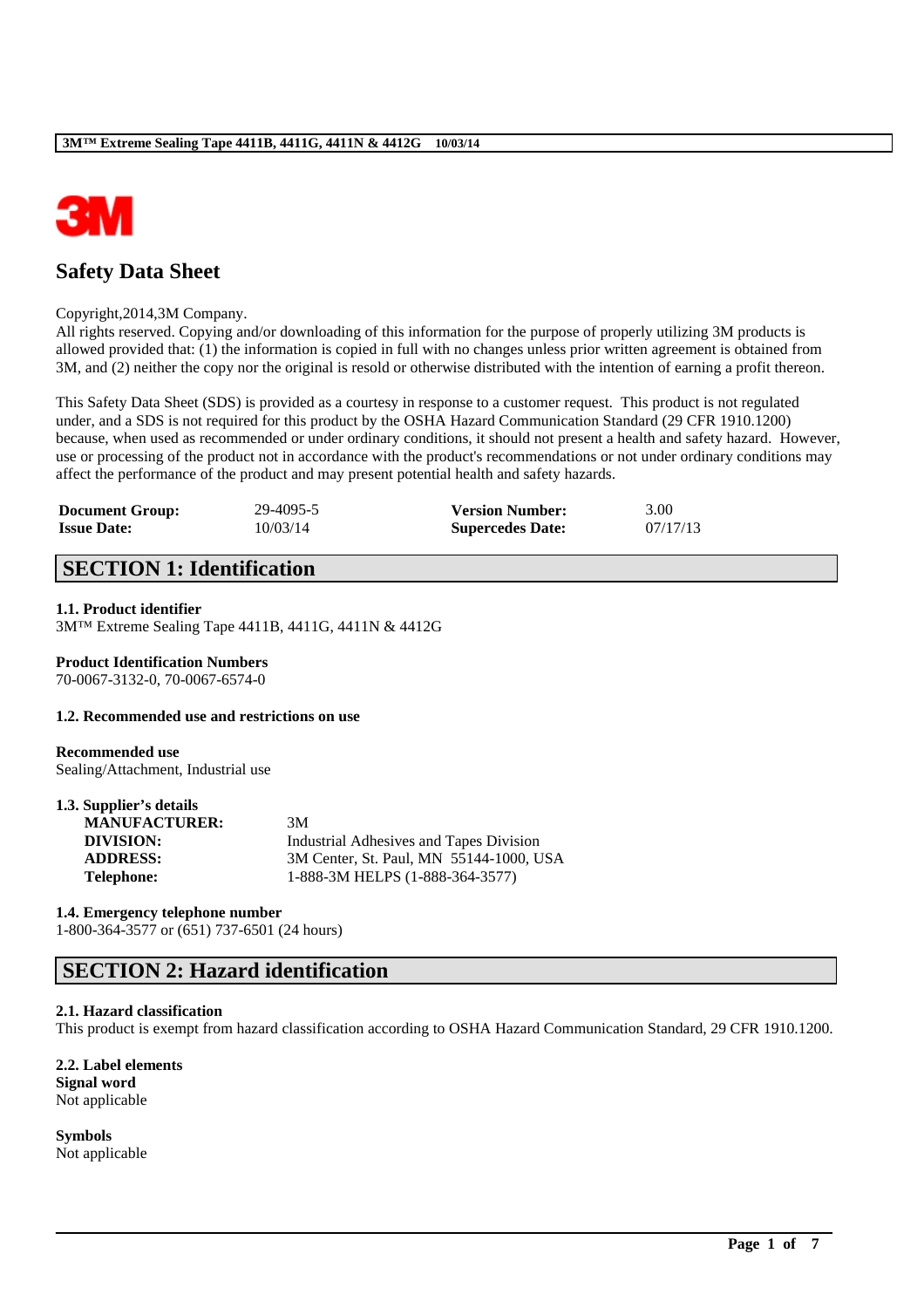### **Pictograms**

Not applicable

#### **2.3. Hazards not otherwise classified** None.

# **SECTION 3: Composition/information on ingredients**

| Ingredient       | C.A.S. No.    | $\%$ by Wt |
|------------------|---------------|------------|
| Acrylic Adhesive | Trade Secret* | $60 - 100$ |
| Ionomer Film     | Trade Secret* | .          |

\*The specific chemical identity and/or exact percentage (concentration) of this composition has been withheld as a trade secret.

# **SECTION 4: First aid measures**

# **4.1. Description of first aid measures**

#### **Inhalation:**

No need for first aid is anticipated.

# **Skin Contact:**

Wash with soap and water. If signs/symptoms develop, get medical attention.

# **Eye Contact:**

Flush with large amounts of water. Remove contact lenses if easy to do. Continue rinsing. If signs/symptoms persist, get medical attention.

# **If Swallowed:**

No need for first aid is anticipated.

# **4.2. Most important symptoms and effects, both acute and delayed**

See Section 11.1. Information on toxicological effects.

# **4.3. Indication of any immediate medical attention and special treatment required**

Not applicable

# **SECTION 5: Fire-fighting measures**

# **5.1. Suitable extinguishing media**

In case of fire: Use a fire fighting agent suitable for ordinary combustible material such as water or foam to extinguish.

\_\_\_\_\_\_\_\_\_\_\_\_\_\_\_\_\_\_\_\_\_\_\_\_\_\_\_\_\_\_\_\_\_\_\_\_\_\_\_\_\_\_\_\_\_\_\_\_\_\_\_\_\_\_\_\_\_\_\_\_\_\_\_\_\_\_\_\_\_\_\_\_\_\_\_\_\_\_\_\_\_\_\_\_\_\_\_\_\_\_

# **5.2. Special hazards arising from the substance or mixture**

None inherent in this product.

# **5.3. Special protective actions for fire-fighters**

No special protective actions for fire-fighters are anticipated.

# **SECTION 6: Accidental release measures**

# **6.1. Personal precautions, protective equipment and emergency procedures**

Not applicable. Ventilate the area with fresh air.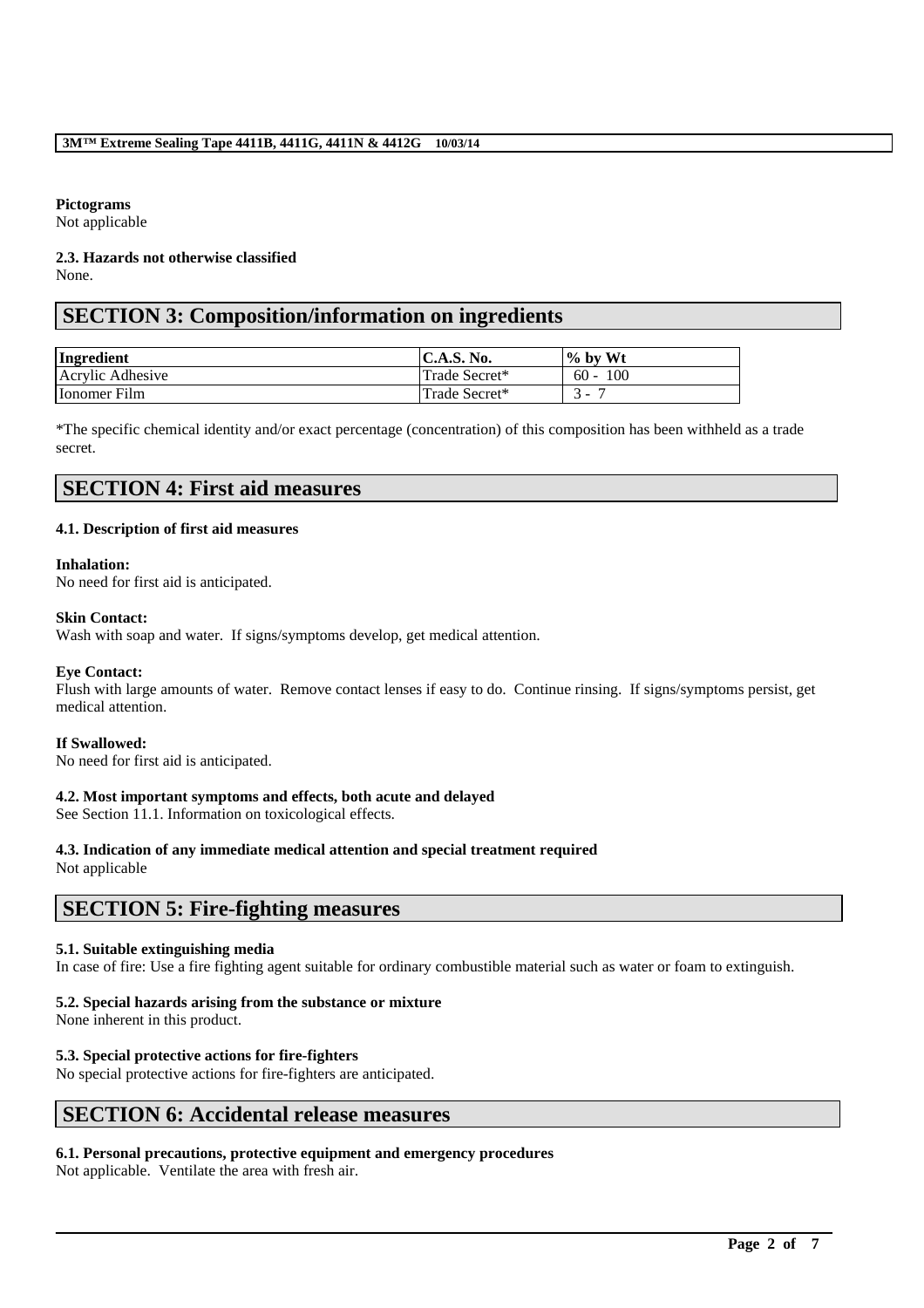#### **6.2. Environmental precautions**

Not applicable. Avoid release to the environment.

#### **6.3. Methods and material for containment and cleaning up**

Not applicable. Sweep up. Seal the container.

# **SECTION 7: Handling and storage**

#### **7.1. Precautions for safe handling**

This product is considered to be an article which does not release or otherwise result in exposure to a hazardous chemical under normal use conditions.

#### **7.2. Conditions for safe storage including any incompatibilities**

Not applicable.

# **SECTION 8: Exposure controls/personal protection**

# **8.1. Control parameters**

#### **Occupational exposure limits**

No occupational exposure limit values exist for any of the components listed in Section 3 of this SDS.

#### **8.2. Exposure controls**

### **8.2.1. Engineering controls**

No engineering controls required.

#### **8.2.2. Personal protective equipment (PPE)**

#### **Eye/face protection**

Eye protection not required.

### **Skin/hand protection**

No protective gloves required.

#### **Respiratory protection**

Respiratory protection is not required.

# **SECTION 9: Physical and chemical properties**

#### **9.1. Information on basic physical and chemical properties**

| <b>General Physical Form:</b> | Solid                                                          |
|-------------------------------|----------------------------------------------------------------|
| Odor, Color, Grade:           | Natual, Gray or Black pressure sensitive acrylic adhesive tape |
|                               | with film backing and film liner slight acrylate odor          |
| Odor threshold                | Not Applicable                                                 |
| pH                            | Not Applicable                                                 |
| <b>Melting point</b>          | Not Applicable                                                 |
| <b>Boiling Point</b>          | Not Applicable                                                 |
| <b>Flash Point</b>            | Not Applicable                                                 |
| <b>Evaporation rate</b>       | Not Applicable                                                 |
|                               |                                                                |

\_\_\_\_\_\_\_\_\_\_\_\_\_\_\_\_\_\_\_\_\_\_\_\_\_\_\_\_\_\_\_\_\_\_\_\_\_\_\_\_\_\_\_\_\_\_\_\_\_\_\_\_\_\_\_\_\_\_\_\_\_\_\_\_\_\_\_\_\_\_\_\_\_\_\_\_\_\_\_\_\_\_\_\_\_\_\_\_\_\_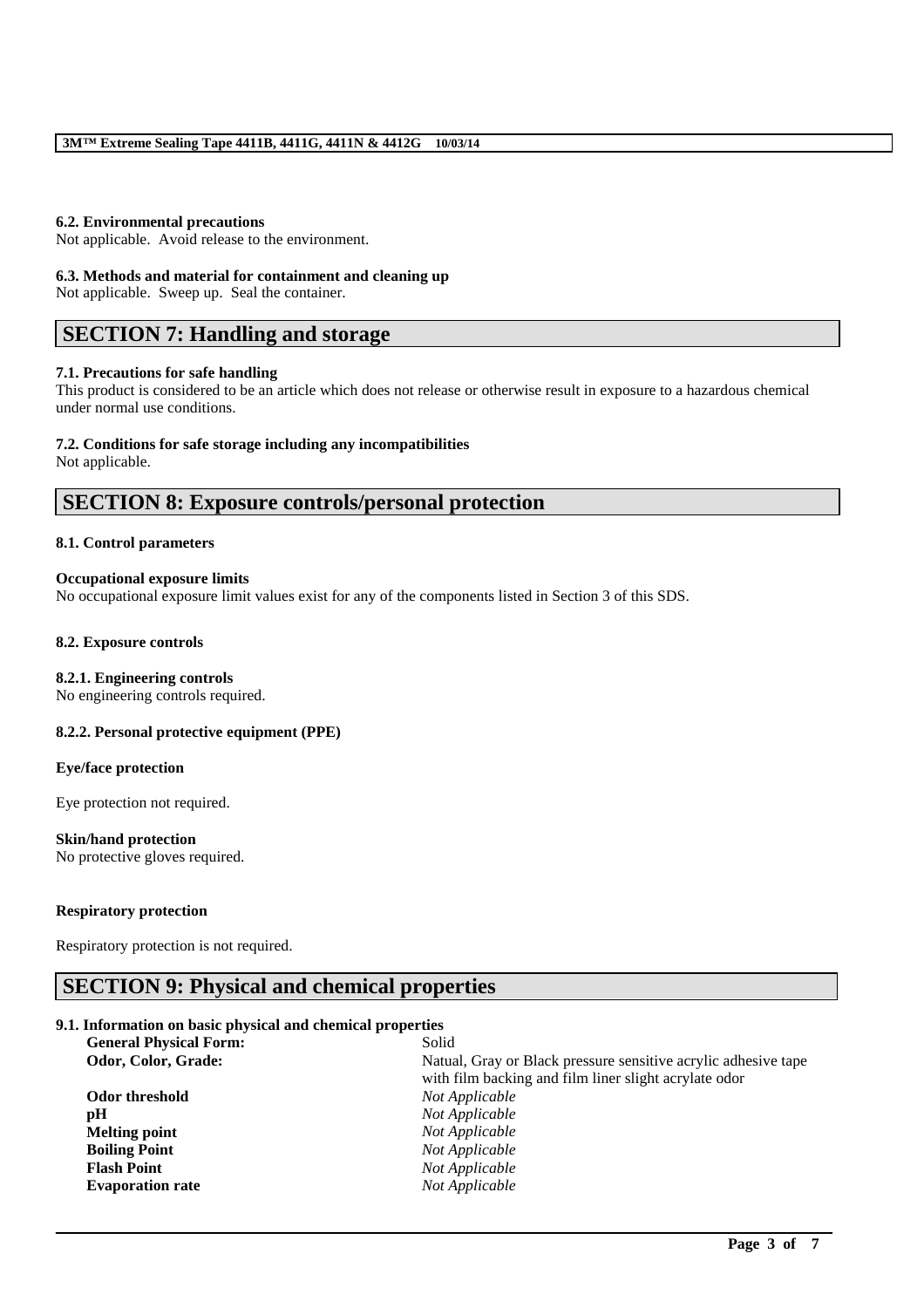# **3M™ Extreme Sealing Tape 4411B, 4411G, 4411N & 4412G 10/03/14**

| <b>Flammability</b> (solid, gas)              | Not Classified            |
|-----------------------------------------------|---------------------------|
| <b>Flammable Limits(LEL)</b>                  | Not Applicable            |
| <b>Flammable Limits(UEL)</b>                  | Not Applicable            |
| <b>Vapor Pressure</b>                         | Not Applicable            |
| <b>Vapor Density</b>                          | Not Applicable            |
| <b>Density</b>                                | $51$ lb/ft $3$            |
| <b>Specific Gravity</b>                       | 0.8 [ $RefStd: WATER=1$ ] |
| <b>Solubility In Water</b>                    | Not Applicable            |
| <b>Solubility in Water</b>                    | Nil.                      |
| Solubility- non-water                         | Not Applicable            |
| <b>Partition coefficient: n-octanol/water</b> | No Data Available         |
| <b>Autoignition temperature</b>               | Not Applicable            |
| <b>Decomposition temperature</b>              | Not Applicable            |
| <b>Viscosity</b>                              | Not Applicable            |
| <b>Volatile Organic Compounds</b>             | Not Applicable            |
| <b>Percent volatile</b>                       | Not Applicable            |
| <b>VOC Less H2O &amp; Exempt Solvents</b>     | Not Applicable            |

# **SECTION 10: Stability and reactivity**

#### **10.1. Reactivity**

This material is considered to be non reactive under normal use conditions.

**10.2. Chemical stability** Stable.

### **10.3. Possibility of hazardous reactions** Hazardous polymerization will not occur.

# **10.4. Conditions to avoid**

None known.

#### **10.5. Incompatible materials** None known.

#### **10.6. Hazardous decomposition products**

**Substance Condition** None known.

Under recommended usage conditions, hazardous decomposition products are not expected. Hazardous decomposition products may occur as a result of oxidation, heating, or reaction with another material.

# **SECTION 11: Toxicological information**

**The information below may not be consistent with the material classification in Section 2 if specific ingredient classifications are mandated by a competent authority. In addition, toxicological data on ingredients may not be reflected in the material classification and/or the signs and symptoms of exposure, because an ingredient may be present below the threshold for labeling, an ingredient may not be available for exposure, or the data may not be relevant to the material as a whole.**

\_\_\_\_\_\_\_\_\_\_\_\_\_\_\_\_\_\_\_\_\_\_\_\_\_\_\_\_\_\_\_\_\_\_\_\_\_\_\_\_\_\_\_\_\_\_\_\_\_\_\_\_\_\_\_\_\_\_\_\_\_\_\_\_\_\_\_\_\_\_\_\_\_\_\_\_\_\_\_\_\_\_\_\_\_\_\_\_\_\_

**11.1. Information on Toxicological effects**

**Signs and Symptoms of Exposure**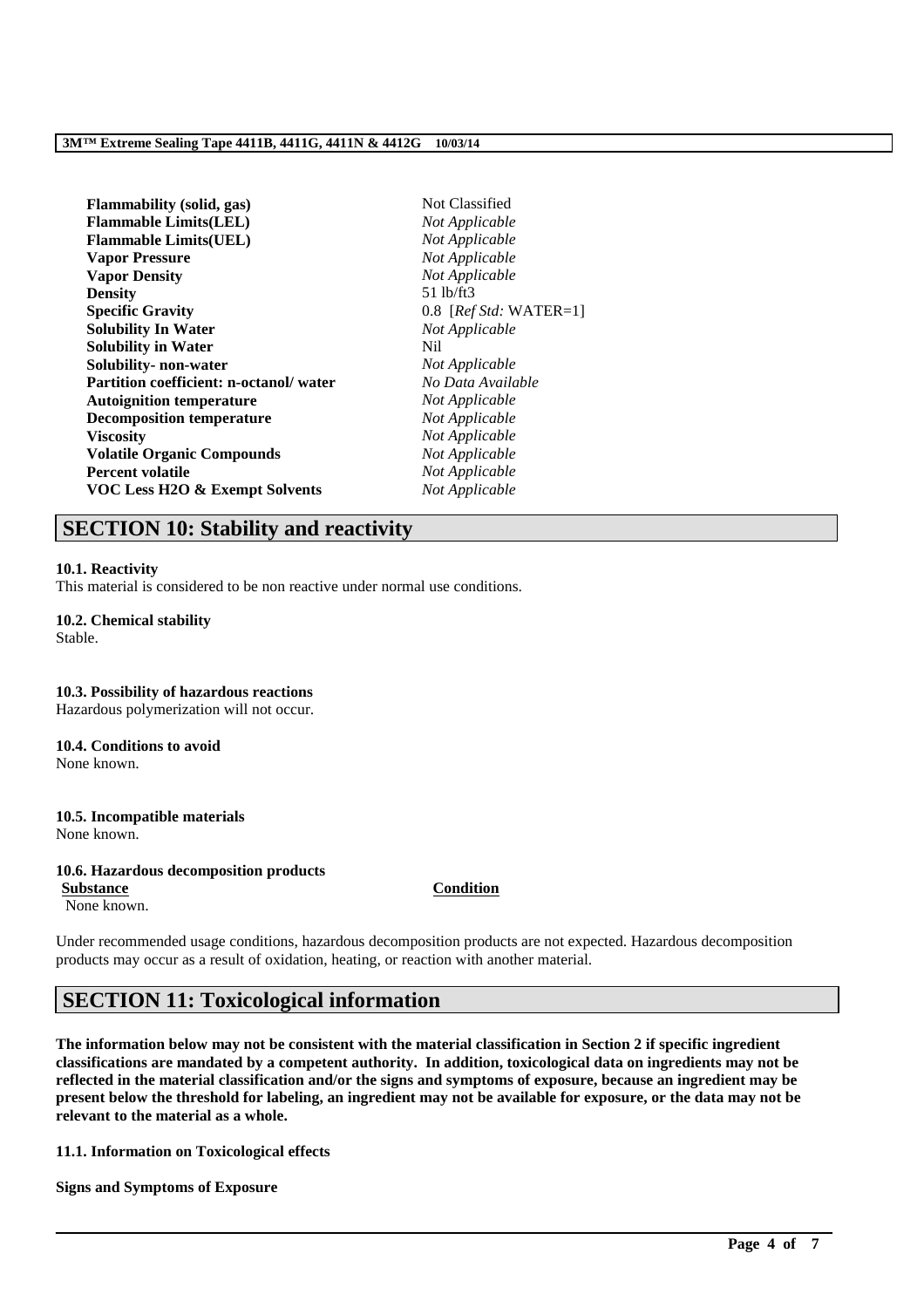#### **Based on test data and/or information on the components, this material may produce the following health effects:**

#### **Inhalation:**

No health effects are expected.

### **Skin Contact:**

No health effects are expected. Contact with the skin during product use is not expected to result in significant irritation.

# **Eye Contact:**

No health effects are expected. Contact with the eyes during product use is not expected to result in significant irritation.

#### **Ingestion:**

No health effects are expected.

### **Additional Information:**

This product, when used under reasonable conditions and in accordance with the 3M directions for use, should not present a health hazard. However, use or processing of the product in a manner not in accordance with the product's directions for use may affect the performance of the product and may present potential health and safety hazards.

#### **Toxicological Data**

If a component is disclosed in section 3 but does not appear in a table below, either no data are available for that endpoint or the data are not sufficient for classification.

# **Acute Toxicity**

| Name                                 | Route | <b>Species</b> | <b>Value</b> |
|--------------------------------------|-------|----------------|--------------|
| $ATE = acute$ toxicity estimate      |       |                |              |
|                                      |       |                |              |
| <b>Skin Corrosion/Irritation</b>     |       |                |              |
| Name                                 |       | <b>Species</b> | <b>Value</b> |
|                                      |       |                |              |
| <b>Serious Eye Damage/Irritation</b> |       |                |              |
| Name                                 |       | <b>Species</b> | <b>Value</b> |
|                                      |       |                |              |
| <b>Skin Sensitization</b>            |       |                |              |
| Name                                 |       | <b>Species</b> | Value        |
|                                      |       |                |              |
| <b>Respiratory Sensitization</b>     |       |                |              |
| Name                                 |       | <b>Species</b> | <b>Value</b> |
|                                      |       |                |              |
| <b>Germ Cell Mutagenicity</b>        |       |                |              |
| Name                                 |       | Route          | <b>Value</b> |
|                                      |       |                |              |
| Carcinogenicity                      |       |                |              |
| Name                                 | Route | <b>Species</b> | Value        |
|                                      |       |                |              |
| <b>Reproductive Toxicity</b>         |       |                |              |

# **Reproductive and/or Developmental Effects**

| Koute<br><b>Result</b><br>Name<br>⁄ alue<br>Exposure<br>Species<br>l'est |  | $\bullet$ |  |  | $\sim$ | --<br>$\sim$ $\sim$ | Duration |
|--------------------------------------------------------------------------|--|-----------|--|--|--------|---------------------|----------|
|--------------------------------------------------------------------------|--|-----------|--|--|--------|---------------------|----------|

**Target Organ(s)**

# **Specific Target Organ Toxicity - single exposure**

| <b>Name</b> | Route<br>. | <b>CONTRACT</b><br><b>Target</b><br><b>Organ(s)</b> | $\mathbf{v}$<br>⁄ alue<br>. | Species<br>. | <b>CONT</b><br>' Result<br>'est<br>. | Exposure        |
|-------------|------------|-----------------------------------------------------|-----------------------------|--------------|--------------------------------------|-----------------|
|             |            |                                                     |                             |              |                                      | <b>Duration</b> |

\_\_\_\_\_\_\_\_\_\_\_\_\_\_\_\_\_\_\_\_\_\_\_\_\_\_\_\_\_\_\_\_\_\_\_\_\_\_\_\_\_\_\_\_\_\_\_\_\_\_\_\_\_\_\_\_\_\_\_\_\_\_\_\_\_\_\_\_\_\_\_\_\_\_\_\_\_\_\_\_\_\_\_\_\_\_\_\_\_\_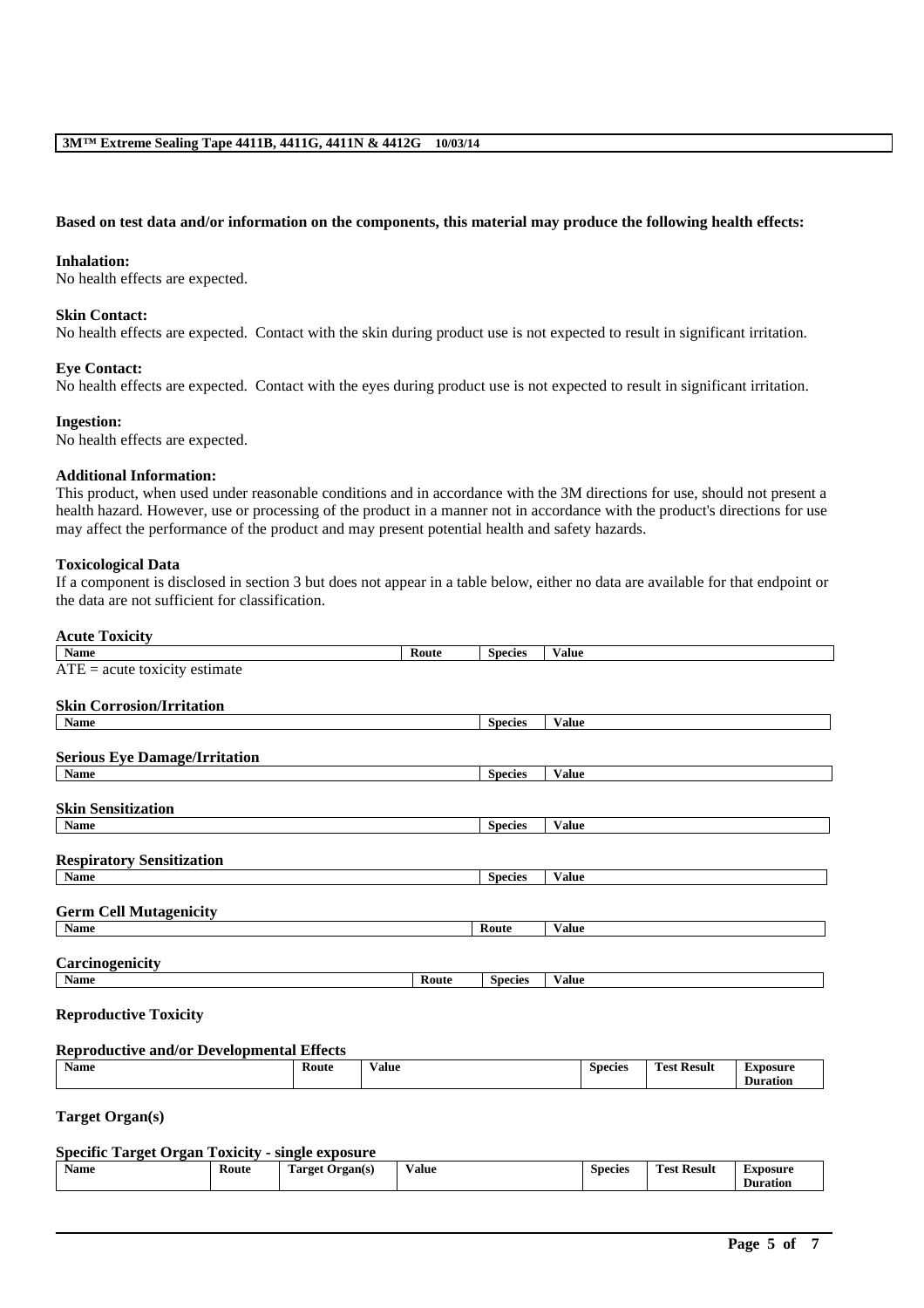# **3M™ Extreme Sealing Tape 4411B, 4411G, 4411N & 4412G 10/03/14**

### **Specific Target Organ Toxicity - repeated exposure**

|  | <b>Name</b> | Route | --<br>l'arget<br>Organ(s)<br>Ð | Value<br>$\cdots$ | <b>Species</b> | Result<br>m<br>Test | Exposure<br>$\cdot$ .<br>Duration |
|--|-------------|-------|--------------------------------|-------------------|----------------|---------------------|-----------------------------------|
|--|-------------|-------|--------------------------------|-------------------|----------------|---------------------|-----------------------------------|

**Aspiration Hazard**

**Name Value**

**Please contact the address or phone number listed on the first page of the SDS for additional toxicological information on this material and/or its components.**

# **SECTION 12: Ecological information**

# **Ecotoxicological information**

Please contact the address or phone number listed on the first page of the SDS for additional ecotoxicological information on this material and/or its components.

# **Chemical fate information**

Please contact the address or phone number listed on the first page of the SDS for additional chemical fate information on this material and/or its components.

# **SECTION 13: Disposal considerations**

# **13.1. Disposal methods**

Dispose of contents/ container in accordance with the local/regional/national/international regulations.

Prior to disposal, consult all applicable authorities and regulations to insure proper classification. Dispose of waste product in a permitted industrial waste facility. As a disposal alternative, incinerate in a permitted waste incineration facility. Proper destruction may require the use of additional fuel during incineration processes. If no other disposal options are available, waste product may be placed in a landfill properly designed for industrial waste.

# **SECTION 14: Transport Information**

Not regulated per U.S. DOT, IATA or IMO.

*These transportation classifications are provided as a customer service. As the shipper YOU remain responsible for complying with all applicable laws and regulations, including proper transportation classification and packaging. 3M transportation classifications are based on product formulation, packaging, 3M policies and 3M understanding of applicable current regulations. 3M does not guarantee the accuracy of this classification information. This information applies only to transportation classification and not the packaging, labeling, or marking requirements. The original 3M package is certified for U.S. ground shipment only. If you are shipping by air or ocean, the package may not meet applicable regulatory requirements.* 

# **SECTION 15: Regulatory information**

# **15.1. US Federal Regulations**

Contact 3M for more information.

# **311/312 Hazard Categories:**

Fire Hazard - No Pressure Hazard - No Reactivity Hazard - No Immediate Hazard - No Delayed Hazard - No

\_\_\_\_\_\_\_\_\_\_\_\_\_\_\_\_\_\_\_\_\_\_\_\_\_\_\_\_\_\_\_\_\_\_\_\_\_\_\_\_\_\_\_\_\_\_\_\_\_\_\_\_\_\_\_\_\_\_\_\_\_\_\_\_\_\_\_\_\_\_\_\_\_\_\_\_\_\_\_\_\_\_\_\_\_\_\_\_\_\_